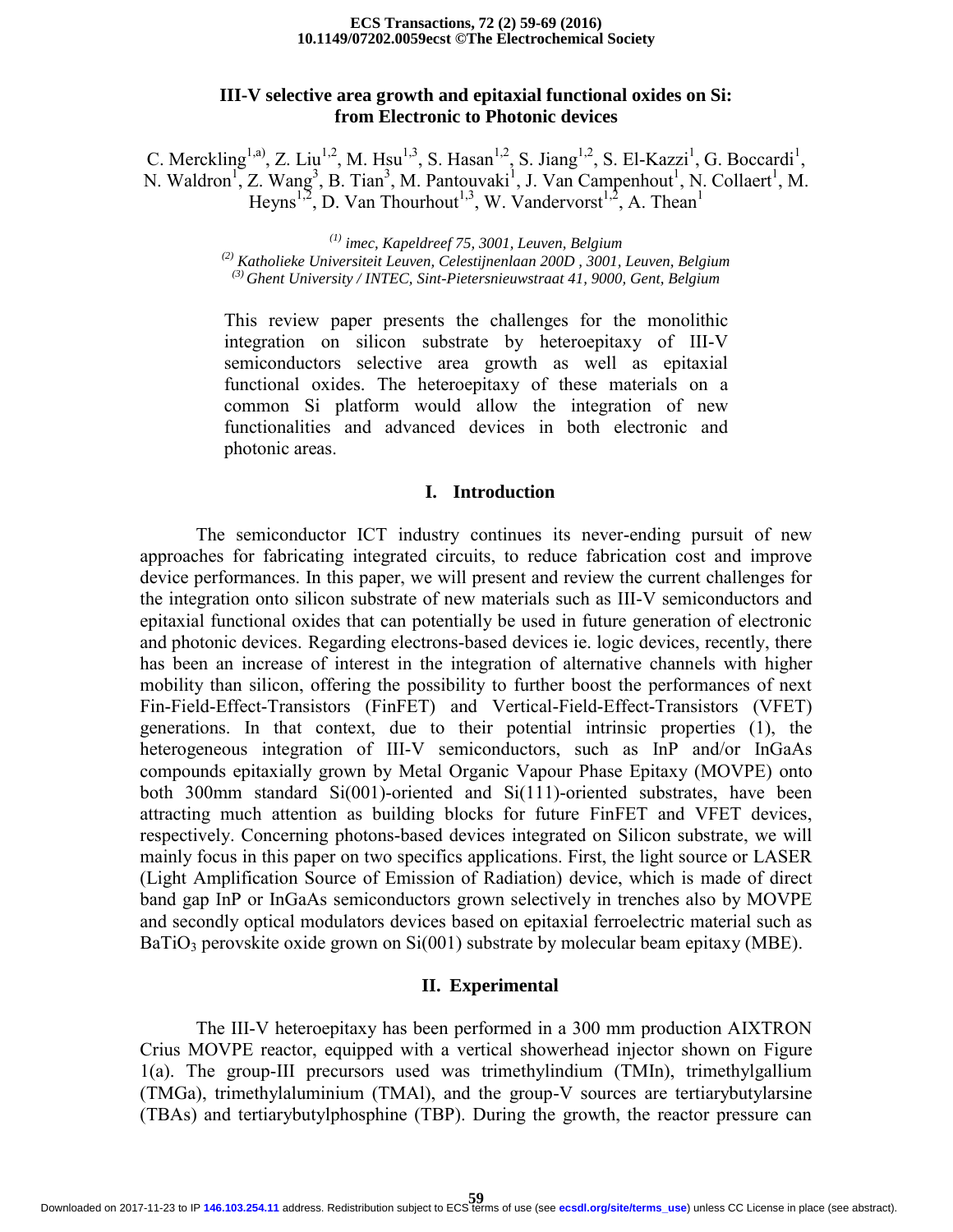vary from low pressure below 20 mbar up to high pressure above 500 mbar with a  $H_2$ total flow of 48 slm as carrier gas.

The BaTiO<sub>3</sub> epitaxy were carried out using a Riber 200 mm molecular beam epitaxy cluster as shown on Figure 1(b). The BTO layer was grown on a 200mm Si(001) substrate via a monocrystalline  $SrTiO<sub>3</sub>$  buffer layer. Ba, Sr and Ti were evaporated using two standard Knudsen effusion cells and an electron beam gun, respectively. A remote plasma source was used for the generation of atomic oxygen. Ba/Ti and Sr/Ti stoichiometry was achieved by calibrating the metal fluxes using a quartz crystal microbalance, and an excellent stability of the Ti flux was achieved using an real time flux measurement from a mass spectrometer with a feedback loop on the source power during the growth.



*Figure 1. (a) Schematic of the 300mm MOVPE tool installed in imec clean room used for the III-V selective area growth.(b)Schematic of the 200mm MBE oxide reactor with the different sources used for epitaxial oxide growth.* 

# **III.Electronic (logic) devices**

 In the following part, epitaxial challenges for the monolithic integration of high mobility channels onto silicon substrate will be reviewed for next generation of FinFET and VerticalFET devices. In this context, Indium Gallium Arsenide compound semiconductor (In<sub>x</sub>Ga<sub>1-x</sub>As), with high Indium concentration (x > 0.5) is considered as a candidate of choice for n-type channel due to its intrinsically superior electron mobility and high saturation velocity (2,3,4). However, the integration of III-V compounds on Si substrates is still a challenge since many years, due to the large lattice mismatch and the polar (Si) / non-polar (III-V) interfaces resulting in the generation of crystalline defects in high density. The resultant defects such as misfit / threading dislocations, twins, stacking faults and anti-phase boundaries, would strongly degrade the final device performances. Several options have been considered to obtain high quality single crystal III-V compounds on Si with low defect density: strain relaxed buffers (5,6), epitaxial lateral overgrowth (7,8), rapid melt growth (9), the defect confinement technique (10,11) and the selective area growth (12). In our case we will mainly concentrate on the use of the selective area growth approach which has attracted great interest due to the possibility of obtaining high quality III-Vs on Si. The main concept is based on patterning active regions before the epitaxy step with nanometer-scaled Si opening areas where the III-V semiconductor will be grown.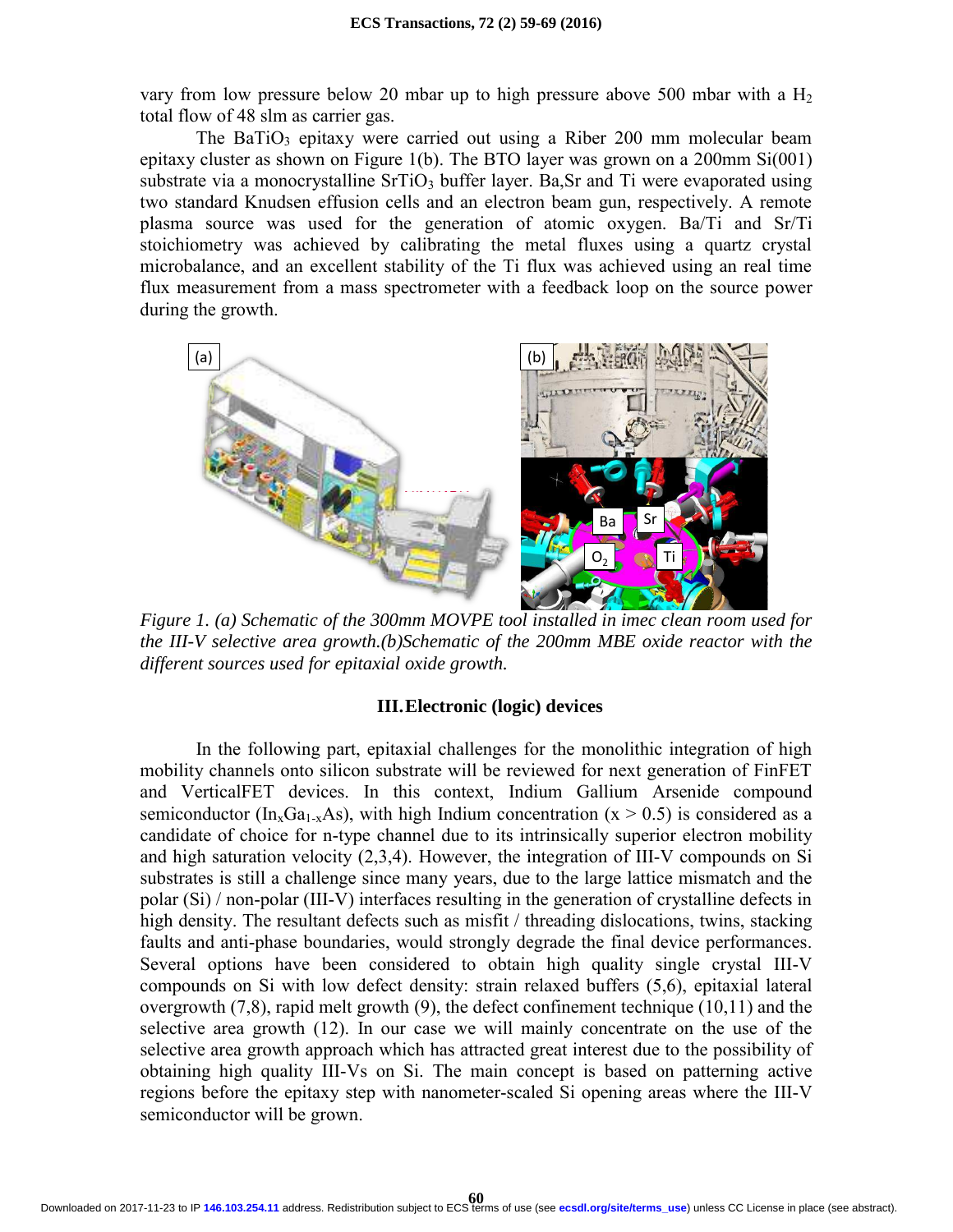### **A. III-V FinFET devices**

 Regarding III-V FinFET devices, the III-V semiconductors are grown usign Selective Area MOVPE in trenches. For this, standard  $SiO<sub>2</sub> STI$  patterning was applied on 300 mm on-axis Si (001) substrates to realize 250 nm deep trenches with trench widths ranging from 16 nm to 500 nm. On the mask, the average active area exposed to the III-V layers deposition was kept constant at 10% of the total Si wafer surface. The trenches are aligned along the [110] and orthogonal [1-10] directions. Silicon recess engineering obtained by wet Si etching using TMAH (5%  $\omega$  80°C) will stabilize the {111} planes of Si in the bottom of the trenches. This allow to initiate the III-V growth from a V-grooved enclosure with an atomically smooth (111) surface (12,13). Ideally, trenches with a minimum aspect ratio between the width and the height higher than 2 is required to block part on the defect onto the oxide sidewall. The III-V compound semiconductor is then grown selectively on a (001)-oriented Si on axis substrate but while (111)-oriented defects are efficiently trapped perpendicularly to the trench as depicted on Figure 2(a), the key challenge of this technique resides in the impossibility to trap the (111)-oriented defects along the parallel direction of the trench as shown on Figure 2(b). This makes the selective area growth approach a completely different concept compared to notions such as defect confinement technique, aspect ratio trapping and necking effect. Thereby, in the case of selective area growth, epitaxial conditions and growth mode are key to obtain low defect density III-V on Si. The best option for the integration on Si of ternary InGaAs compounds would be to make use of InP binary semiconductor as a buffer for the lattice matched  $In_{0.53}Ga_{0.47}As$  channel (14,15,16,17,18).



*Figure 2. III-V selective area growth on Si(001) in trenches. (a) "Perpendicular view" presenting an efficient trapping effect of (111)-oriented defects from the III-V/Si interface. (b) "Parallel view" where (111)-oriented defects are not trapped in the direction along the trench.* 

 We report then in a first part on the InP buffer heteroepitaxy on STI patterned Si wafers in scaled trench widths dimensions ( $W < 20$  nm) which relies on a two-step growth. First, the native oxide from the bottom STI surface is thermally desorbed by a high temperature bake above 800 $^{\circ}$ C in H<sub>2</sub> at low pressure. Then, the substrate temperature was cooled down to a lower temperature ( $T_G < 350^{\circ}$ C) to initiate the nucleation layer epitaxy (12). Prior to the nucleation layer, the surface is exposed to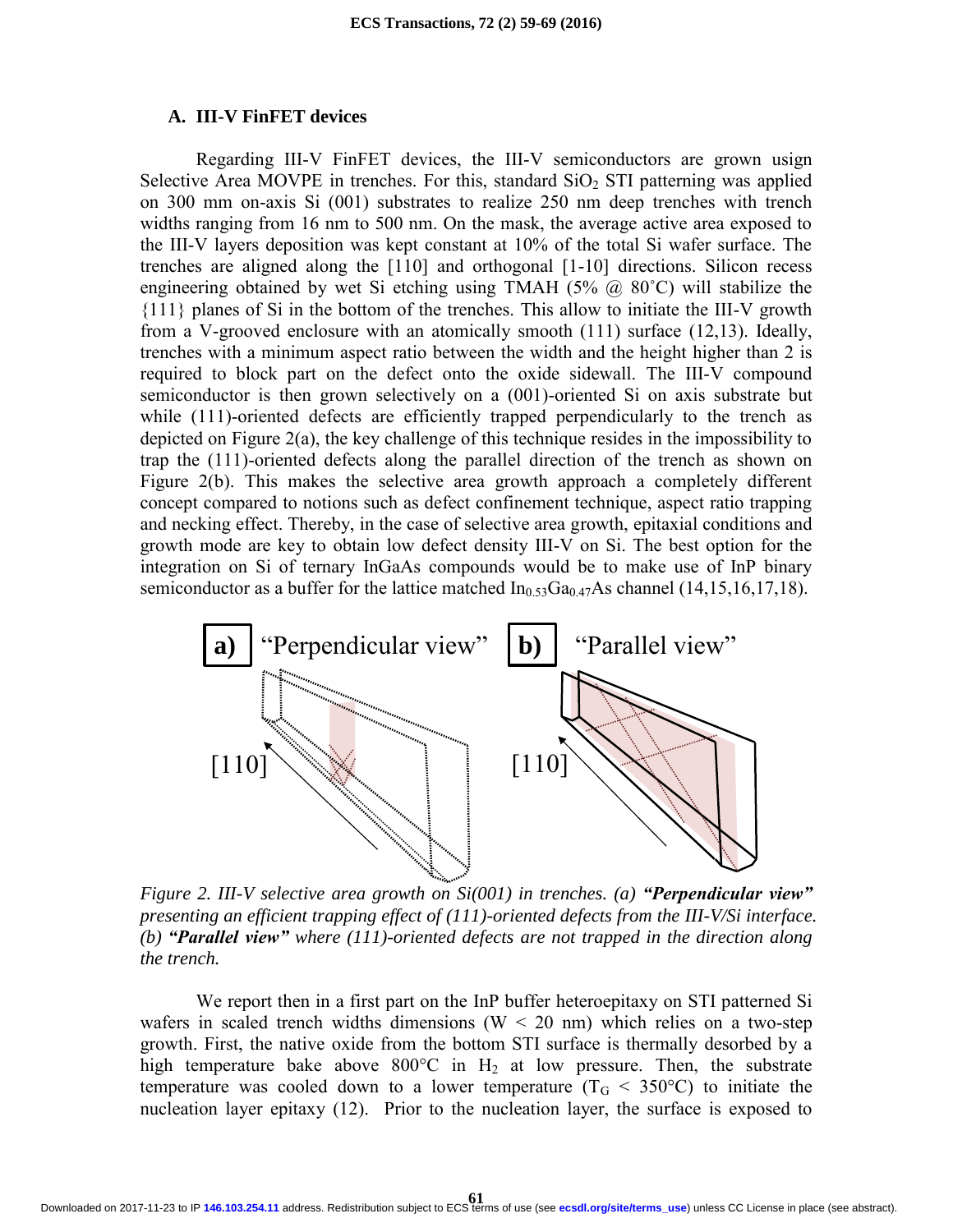Arsenic under 550°C, at high pressure to form one monolayer of As-terminated surface which will promote the wetting of InP at low temperature. After the low temperature nucleation step, the temperature was ramped up to  $T<sub>G</sub> = 550$ °C to obtain a high crystalline quality and uniform heteroepitaxy of InP layer (12) as presented on the figure 3 showing the scanning electron microscopy (SEM) images in (a) 20nm, (b) 40nm and (c) 100nm widths trenches.



*Figure 3. Tilted view SEM images after InP heteroepitaxy on patterned Si(001) in (a) 20nm, (b) 40nm, (c) 100nm widths trenches.* 

 X-Ray Diffraction was performed on InP/Si heterostructures using *in-line* 300mm JVX 7300 X-Ray diffraction tool. Figure 4(a) is the  $\omega$ -2 $\theta$  scan recorded along the sample normal. The X-ray spectra of the InP/Si sample present an intense peak centred at  $\omega$ -2 $\theta$ origin for the (0 0 4) Bragg reflections of the Si(001) substrate and one other intense diffraction peaks centred at  $\omega$ -2 $\theta$  = - 10600 arcsec corresponding to the diffraction of the (0 0 4) planes of the 250-nm-thick InP layer. Furthermore, the  $\omega$ -scans of the InP (0 0 4) Bragg reflections, used as a quality criterion for the InP crystalline perfection, are presented in Figure 4(b). The InP layer grown directly on Si presents a very narrow diffraction peak with  $FWHM_{InP/Si} = 490$  arcsec.



*Figure 4. (a) X-ray diffraction ω-2θ scans along the Si (0 0 4) Bragg reflection and (b) X-ray rocking curve (ω-scans) along the InP (0 0 4) Bragg reflection of InP/Si heterostructure in patterned Si wafer.* 

 The perpendicular and parallel view Transmission Electrons Microscopy (TEM) images of a 20-nm-width trenches is depicted on Figure 5. This TEM analysis confirms a high quality InP epitaxy on Silicon. On the perpendicular view relaxation defects are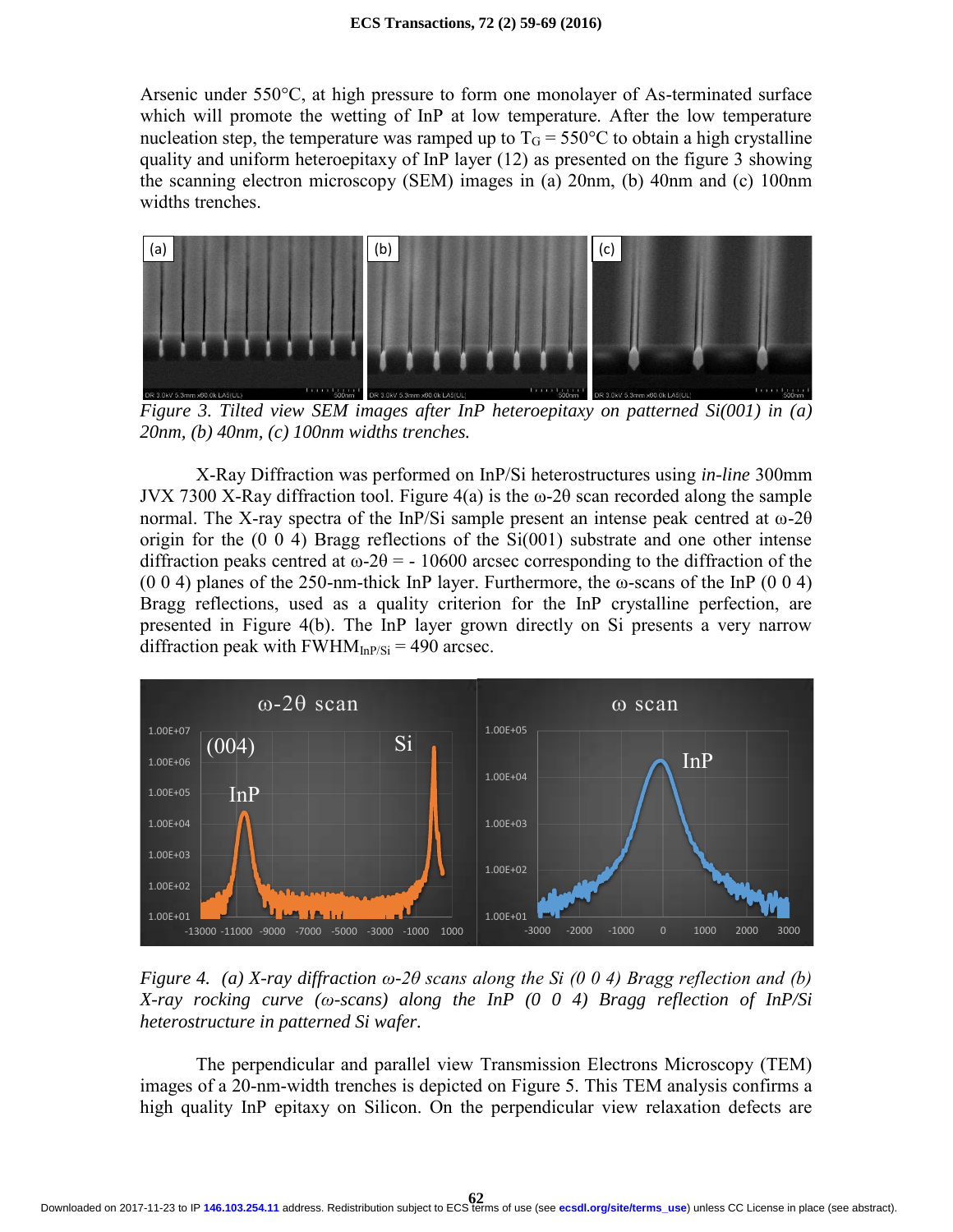clearly visible in the first 10nm of the InP/Si interface inside the {111} facet enclosure. Above the interfacial region, InP is fully relaxed and does not show particular crystalline defects. On the parallel view, at the bottom of the trench where is located the InP/Si interface, a Moiré region is clearly detected due to the interference between the electrons beams diffracted by the Si substrate and by the InP layer. The homogeneity of the Moiré fringes network attests the uniform plastic relaxation process of InP which is completely relaxed at the earliest stage of the growth. But in the TEM specimen some {111} oriented defects (stacking faults) which are in majority located at both edges of the trench, are clearly observable. However, the central region of the trench which is considered at the active region for the future device is mainly free of stacking faults.



*Figure 5. (a) Perpendicular and (b) parallel view TEM analysis of the InP/Si heterostructure grown in "V-grooved" for a 20-nm-width trench* 

On top of InP buffer layer, two alternative options can be used for the integration of InGaAs semiconductor on Si(001). Either the channel is grown in-situ right after the InP buffer epitaxy. For this a "TBP-to-TBAs" switch is performed at the same growth temperature than InP and the  $In_xGa_{1-x}As$  layer is grown directly at the same temperature than the buffer film. The second approach to integrate InGaAs channel will be to grow InP above the oxide level, then to polish the overgrowth by CMP before the subsequent heteroepitaxy of InGaAs. In that approach the InGaAs growth will be initiated from a flat (001) InP surface compared to the {111} InP facet in the in-situ approach.

Finally, the electrical characteristics of different configurations and version of scaled III-V FinFET devices are discussed in the following references (19,20,21).

#### **B. III-V Vertical-FET devices**

Another approach for the further integration of III-V semiconductors onto silicon substrate, especially looking a vertical type of devices would be to grow III-V nanowires. In that case, the only solution to promote a vertical and uniform "bottom-up" growth would be to initiate the III-V NWs growth from (111)-oriented Si substrate. Furthermore, in order to prevent from any metallic contaminants which could perturb device operations, a catalyst-free approach is preferred. Then selective area growth of III-V nanowires can be achieved starting from pre-patterned holes in a 20nm-thick silicon oxide layer enabling the control of III-V NWs position onto the silicon substrate as shown on the Figure 6 (22). Because of the (111) orientation of the substrate, lattice misfit between III-Vs, which is one of the greatest challenges for III-V integration on Si, can be overcome. Moreover, the vertical geometry of III-V NWs is naturally suitable to fabricate the vertical gate-all-around devices, which would enhance device gate control ability and save space in future generation of logic circuits.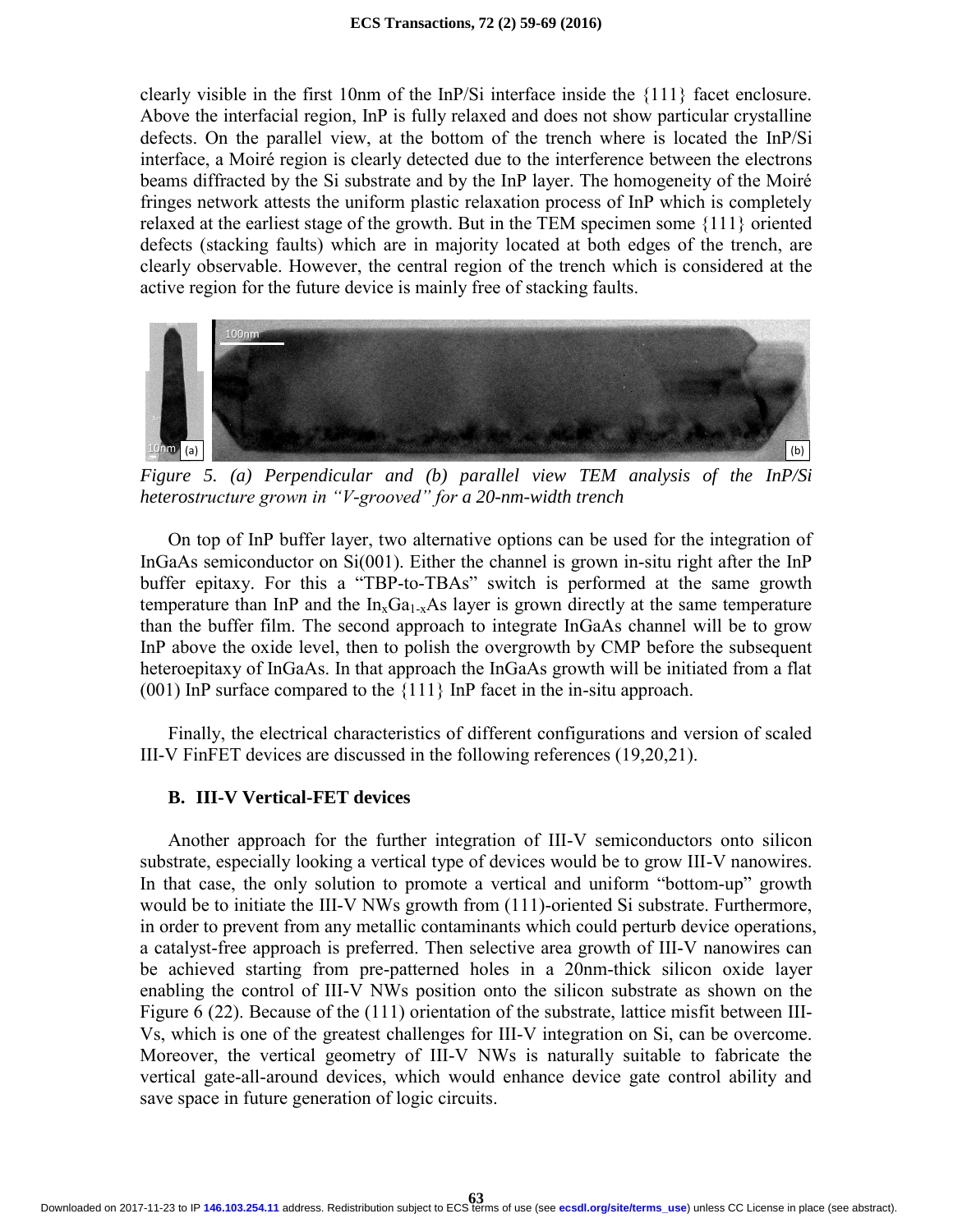

*Figure 6. Schematic of selective area growth of III-V NWs on Si(111) from holes in oxide template.* 

In this part we will discuss the very first results of  $In<sub>0.5</sub>Ga<sub>0.5</sub>As compound NWs$ growth in a production III-V MOVPE tool used in Silicon process line. As mentioned in the introduction, the selective area growth of III-V NWs is performed on (111)-oriented silicon substrate in order to control the vertical growth of  $In_0$ ,  $Ga_0$ , As wires presenting 8% lattice mismatch compares to silicon substrate. After holes patterning of diameter varying from 30nm up to 100nm on the  $20$ nm-SiO<sub>2</sub>/Si(111) substrate, a 60s diluted HF (0.7%) solution is used to remove a part of native oxide on exposed Si surface. The wafer is directly introduced in the MOVPE reactor followed by a high temperature step (above 800 $^{\circ}$ C) at low pressure under H<sub>2</sub> to completely etch the remaining native oxide from the (111) silicon surface prior to the epitaxial growth.  $In<sub>0.5</sub>Ga<sub>0.5</sub>As NWs$  growth was performed at a growth temperature of 600°C directly on the exposed Si(111) surface.



*Figure 7. SEM images of In0.5Ga0.5As NWs in (a) D=60nm contact area and (b) D=30nm device area.* 

 Figure 7 show top view and tilted view in inset SEM images of the obtained  $In<sub>0.5</sub>Ga<sub>0.5</sub>As NWs$  on Si(111) substrate. Two different locations on the mask with different pitch dimensions (a)  $D = 60$  nm region and (b)  $D = 30$ nm region are presented. As seen on the SEM images, the  $In<sub>0.5</sub>Ga<sub>0.5</sub>As NWs$  are only grown in the pre-defined holes and along the vertical (111) direction. The NWs diameter follow the initial scaled diameter of the patterned holes. As seen on the Figure 7, the yield of vertical  $In<sub>0.5</sub>Ga<sub>0.5</sub>As$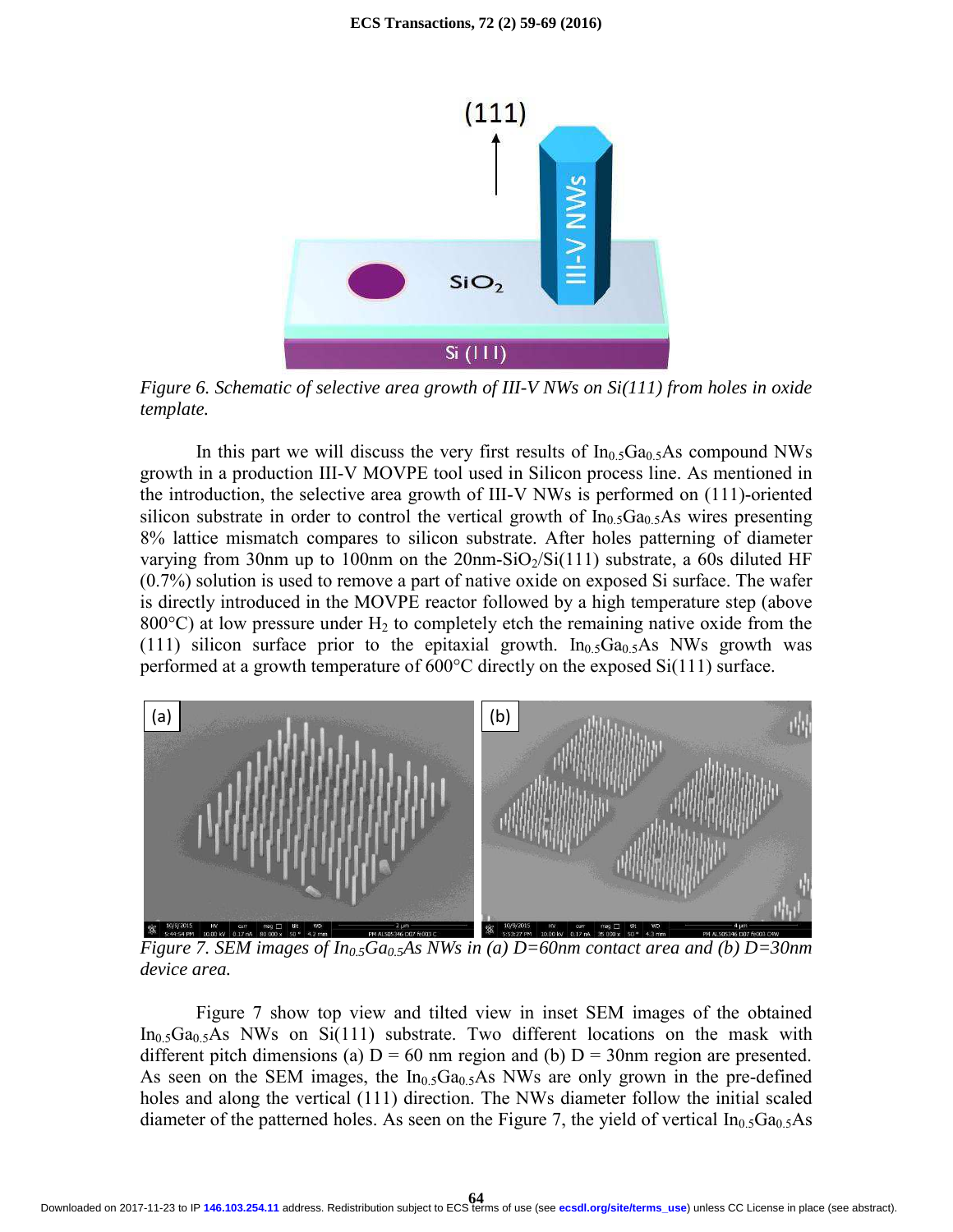NWs is very high (> 98%) confirming the well-controlled nucleation process during the selective area growth of typical hexagonal-shape  $In_0$ ,  $Ga_0$ ,  $As$  NWs. This is also demonstrating the potential of this approach of future generation of vertical-based devices.

#### **IV.Photonic devices**

 Owing to transistor scaling, the increasing level of chip density makes inter- or intra-chip data transmission by electrical wires more and more challenging. Si-based photonics interconnects are very promising to deliver the increasing bandwidths required at much shorter distances, lowering at the same time the power consumption. Therefore, silicon photonics devices such as light source (laser), and optical modulators have been recently developed.

## **A. III-V laser devices**

 Fully leveraging the well-established infrastructure initially developed for the electronic industry has been the main driving force for silicon photonics. While a clear solution for the long-awaited silicon integrated laser sources is still missing, the possibility of growing monolithically III-V materials directly on silicon enables to fully benefit from the economies of scale offered by processing in advanced CMOS foundries on large wafers. Given that III-V materials are well known to be efficient light emitters due to their direct optical band gap, silicon photonics could leverage from our III-V epitaxy know-how developed for next generation logic devices to complete its tool box.



*Figure 8. (a) Schematic plot of the InP DFB laser array integrated on silicon. Insert: SEM image of a InP-on-Si waveguide (b) Measured L–L curves of an array of ten DFB lasers. Inset: linear-scale version of the ten log-scale L–L curves presented in the main panel. Inset (bottom): camera-recorded photoluminescence image of ten working lasers under a large-area pumping condition.* 

 In this work, we demonstrate wafer-scale growth of InP nanostructures by selective area growth but in the laser caser looking at much wider trench between 200nm and 500nm (23). The well-optimized epitaxial technology described previously which confines most of the defects within the first 10 nm at the interface of InP and silicon. Such buffer-less growth techniques has led to the recent demonstration of an InP DFB laser array as shown on the Figure 8 grown directly on silicon (24). The possibility of using well-established in-plane laser configuration and the top-down integration scheme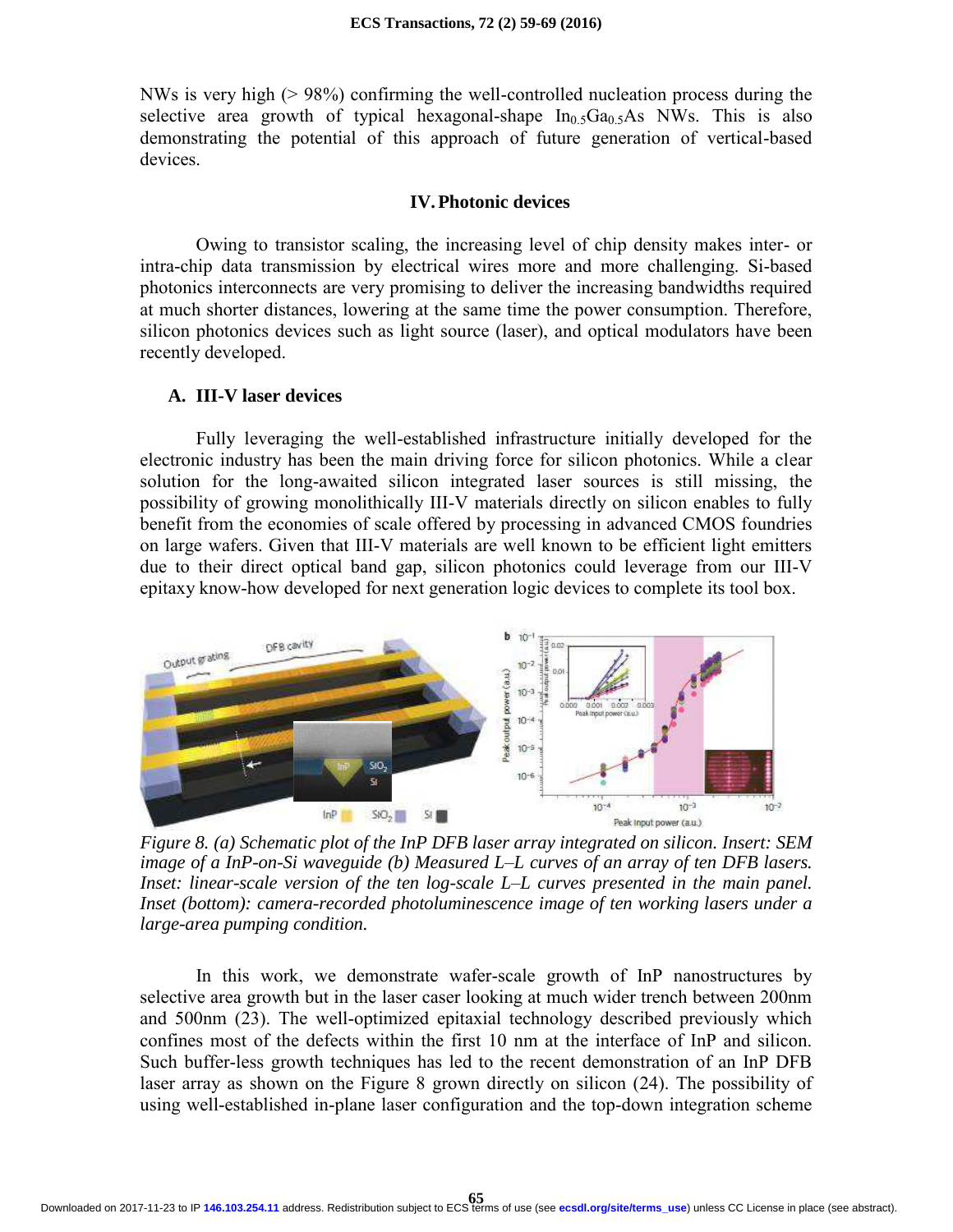provide a route towards the monolithic integration of dense arrays of III–V laser sources with Si photonic circuits. The demonstration of a room temperature laser operation may pave the way to a monolithic solution to for realizing the integrated laser sources on silicon substrate.

# **B. BTO-based modulator devices**

To achieve power-efficient Si-based optical modulators, ferroelectric BaTiO<sub>3</sub> has been viewed as one of the most promising Electro-Optical (EO) materials thanks to the huge Pockels coefficient (>1000pm/V) induced by its spontaneous polarization (25,26). However, the monolithic integration of BTO with Si is still challenging due to 4.4% lattice mismatch. In order to reduce the side impacts from the large lattice mismatch, Molecular Beam Epitaxy technique is used to firstly grow a  $SrTiO<sub>3</sub>$  buffer directly on Si(001) before the BTO hetero-epitaxy. The Si native oxide was thermally desorbed using the Sr-assisted desoxidation technique (27,28). After desoxidation and completion of the Strontium passivation layer, a bright  $(2\times1)$  reconstruction of the Sr-Si(001) surface is obtained. A thin  $3ML$  thick  $SrTiO<sub>3</sub>$  buffer is firstly deposited at low temperature and recrystallized above 550°C. BTO films were then grown under an atomic oxygen flux of  $P(O_{\text{ato}})$ ~3.10<sup>-6</sup> Torr at T<sub>G</sub> = 650°C.

We first optimized the growth conditions of 0.5 ML SrO at the SrTiO<sub>3</sub>/Si interface which is used to enable the in-plane lattice rotation of  $45^\circ$  between SrTiO<sub>3</sub> perovskites structure and Si substrates to reduce the effective mismatch below 2% between the different lattices (29). Then, optimal  $BaTiO<sub>3</sub>$  epitaxial conditions have been characterized physically and optically by various techniques as shown on the Figure 9. Figure 9(a) shows the RHEED pattern recorded after 15 nm of BaTiO<sub>3</sub> grown on 5nmthick  $SrTiO<sub>3</sub>$  buffer on  $Si(001)$ . The RHEED image exhibits streak diffraction lines, which attests for the good crystallinity of the entire heterostructure. On the figure 9(b) is shown the out-of-plane XRD  $2\theta/\omega$  measurement recorded on the sample around the BTO/STO (002) Bragg reflections. The diffraction peak is intense and presents Pendellösung fringes around the BaTiO<sub>3</sub> reflection, attesting for the good crystallinity of the epitaxial oxide layers.



*Figure 9. (a) RHEED pattern along [100] BaTiO3 azimuthal direction. (b) Out-of-plane XRD 2 measurement recorded around the BTO/STO (002) Bragg reflections*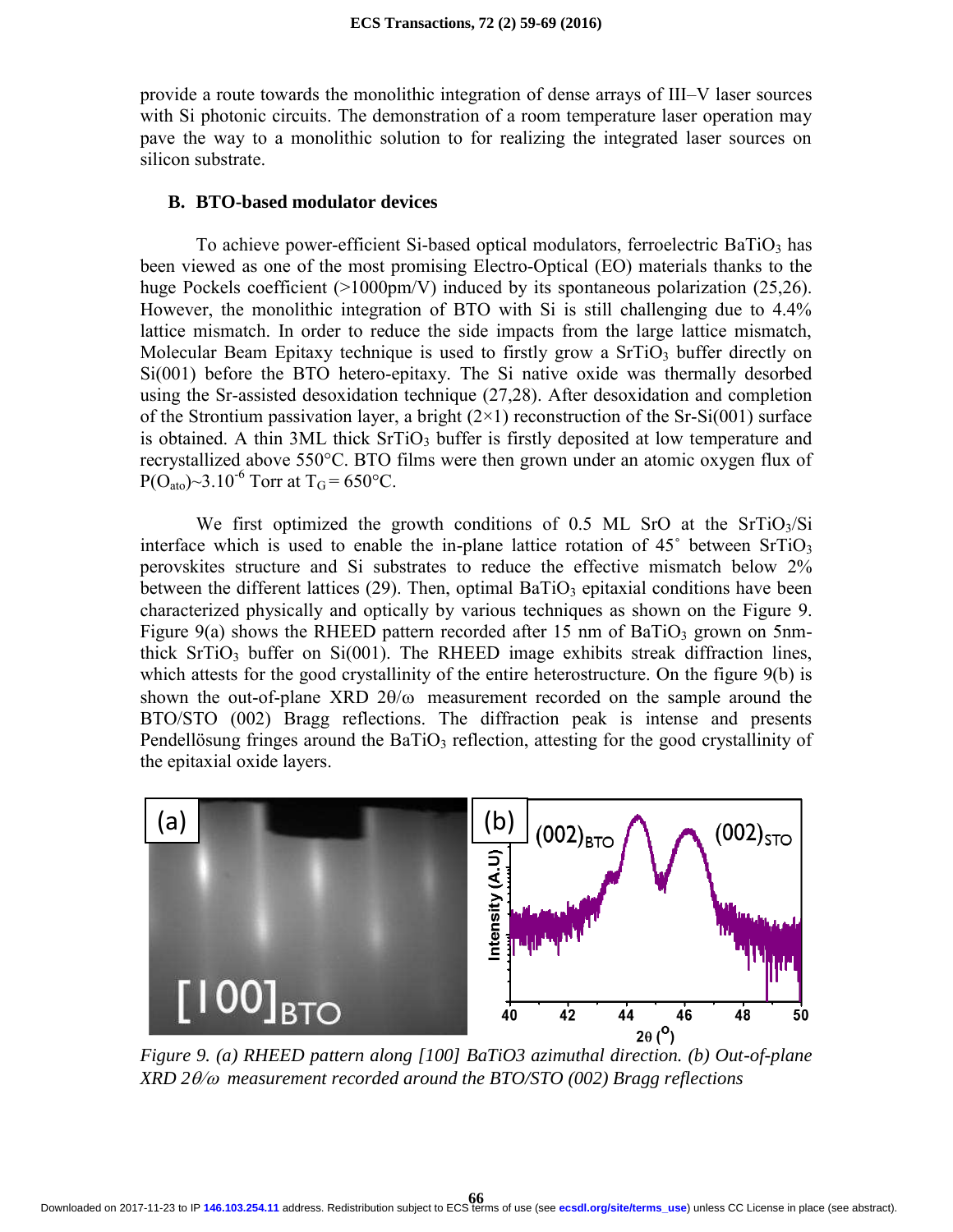We will in the future discuss the ferroelectric properties as well as the optical properties of the epitaxial BTO on Si for next generation of optical modulators.

# **Conclusions**

 In conclusion, we have reported here on the monolithic integration of III-V semiconductors by MOVPE selective area growth and epitaxial oxides by MBE on silicon substrate. These material researches are focusing on the integration of new functionalities or advanced devices on a common platform. Both electronic and photonic devices are fabricated based on the developed epitaxial technology. The first part was dedicated to electronic (or logic) based devices made by where alternative high mobility III-V channels are grown selectively either in trenches on Si(001) oriented wafer for FinFET devices either from narrow holes on  $Si(111)$  oriented substrate resulting in thin free standing NWs for Vertical FET devices. In the second part of the paper, photonic devices such as light source (laser) based on III-V heteroepitaxy, and  $BaTiO<sub>3</sub>$  based optical modulators have been recently demonstrated. The effort in understanding material properties during the heteroepitaxy process and the low defective hetero-layers presented in this review confirms the potential of these different heterogeneous integration option for advanced III-V based logic devices and III-V / functional oxide photonic applications on a common Si platform.

#### **Acknowledgments**

 This work is part of the IMEC Industrial Affiliation Program. The authors would like to thanks process and hardware engineers: E. Schapmans and R. Rennen for their great involvement on the tool.

## **References**

- 1. N. Waldron, C. Merckling, W. Guo, P. Ong, L. Teugels, S. Ansar 1 , D. Tsvetanova, F. Sebaai, D.H. van Dorp, A. Milenin, D. Lin, L. Nyns, J. Mitard, A. Pourghaderi, B. Douhard, O. Richard, H. Bender, G. Boccardi, M. Caymax, M. Heyns, W. Vandervorst, K. Barla, N. Collaert and A.V-Y. Thean, *Symposium on VLSI Technology Digest of Technical Papers* p.32 (2014)
- 2. N. Waldron, G. Wang, N.D. Nguyen, T. Orzali, C. Merckling, G. Brammertz, P. Ong, G. Winderickx, G. Hellings, G. Eneman, M. Caymax, M. Meuris, N. Horiguchi, A. Thean, *ECS Trans.* **45**(4), 115 (2012).
- 3. A. Alian, G. Brammertz, C. Merckling, A. Firrincieli, W. Wang, H.C Lin, M. Caymax, M. Meuris, K. De Meyer, M. Heyns, *Appl. Phys. Lett.* **99**, 112114 (2011).
- 4. L. K. Chu, C. Merckling, A. Alian, J. Dekoster, J. Kwo, M. Hong, M. Caymax, and M. Heyns, *Appl. Phys. Lett.* **99**, 042908 (2011).
- 5. M.T. Bulsara, C. Leitz, E.A. Fitzgerald, *Appl. Phys. Lett.* **72**, 1608 (1998).
- 6. H. Mori, M. Sugo, Y. Itoh, *Adv. Mat.* **5**(3) 208 (1993).
- 7. Z. Wang, C. Junesand, W. Metaferia, C. Hu, L. Wosinski, S. Lourdudoss, *Mat. Science and Eng. B* **177**(17) 1551 (2012).

**67** Downloaded on 2017-11-23 to IP **146.103.254.11** address. Redistribution subject to ECS terms of use (see **[ecsdl.org/site/terms\\_use](http://ecsdl.org/site/terms_use)**) unless CC License in place (see abstract).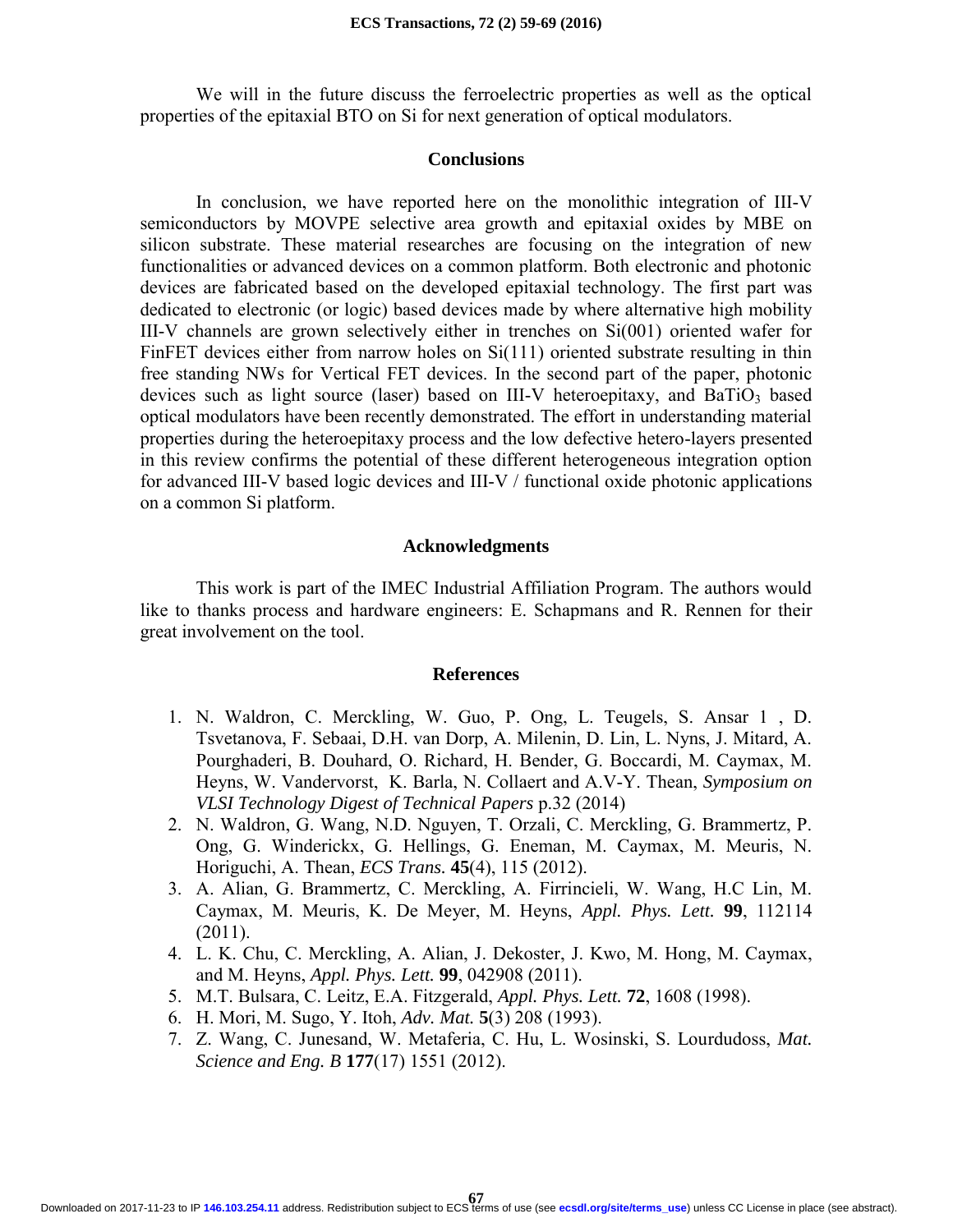- 8. L. Czornomaz, E. Uccelli, M. Sousa, V. Deshpande, V. Djara, D. Caimi, M. D. Rossell, R. Erni, J. Fompeyrine, Symposium on VLSI Technology Digest of Technical Papers, (2015)
- 9. Z. Yuan, A. Kumar, C.-Y. Chen, A. Nainani, P. Griffin, A. Wang, W. Wang, M.H. Wong, R. Droopad, R. Contreras-Guerrero, P. Kirsch, R. Jammy, J. Plummer, K. Saraswat, *VLSI Technol. Dig. Tech.*, 54 (2013).
- 10. J. Li, J. Bai, J. Hydrick, J.G. Fiorenza, C. Major, M. Carroll, Z. Shellenbarger, A. Lochtefeld, *ECS Trans.* **18**(1), 887 (2009).
- 11. R. Loo, G. Wang, T. Orzali, N. Waldron, C. Merckling, M.R. Leys, O. Richard, H. Bender, P. Eyben, W. Vandervorst, M. Caymax, *J. Electrochem. Soc.* **159**(3), H260 (2012).
- 12. C. Merckling, N. Waldron, S. Jiang, W. Guo, N. Collaert, M. Caymax, E. Vancoille, K. Barla, A. Thean, M. Heyns, W. Vandervorst, *J. Appl. Phys.* **115**, 023710 (2014).
- 13. M. Paladugu, C. Merckling, R. Loo, O. Richard, H. Bender, J. Dekoster, W. Vandervorst, M. Caymax, M. Heyns, *Cryst. Growth Des.***12**(10), 4696 (2012).
- 14. C. Merckling, N. Waldron, S. Jiang, W. Guo, P. Ryan, N. Collaert, M. Caymax, K. Barla, M. Heyns, A. Thean, W. Vandervorst, *ECS Transactions* **61**(2), 107 (2014)
- 15. J. Li, J. Bai, J. Hydrick, J.G. Fiorenza, C. Major, M. Carroll, Z. Shellenbarger, A. Lochtefeld, *ECS Trans.* **18**(1), 887 (2009).
- 16. G. Wang, M. Leys, R. Loo, O. Richard, H. Bender, G. Brammertz, N. Waldron, W. Wang, J. Dekoster, M. Caymax, M. Seefeldt, M. Heyns,, *J. Electrochem. Soc.*  **158**(6), H645 (2011).
- 17. G. Saint-Girons, P. Regreny, L. Largeau, G. Patriarche, G. Hollinger, *Appl. Phys. Lett.* **91**, 241912 (2007).
- 18. C. Merckling, N. Waldron, S. Jiang, W. Guo, O. Richard, B. Douhard, A. Moussa, D. Vanhaeren, H. Bender, N. Collaert, M. Heyns, A. Thean, M. Caymax, and W. Vandervorst, *J. Appl. Phys.* **114**, 033708 (2013).
- 19. N. Waldron, C. Merckling, L. Teugels, P. Ong, S.A.U. Ibrahim, F. Sebaai, A. Pourghaderi, K. Barla, N. Collaert, A. Thean, *Elec. Dev. Lett.* **35**(11), 1097 (2014).
- 20. N. Waldron, C. Merckling, W. Guo, P. Ong, L. Teugels, S. AnsarI , D. Tsvetanova, F. Sebaai, D.H. van Dorp, A Milenin, D. Lin, L. Nyns, J. Mitard, A Pourghaderi, B. Douhard, O. Richard, H. Bender, G. Boccardi, M. Caymax, M. Heyns, W. Vandervorst, K. Barla, N. Collaert and AV-Y. Thean, *Symposium on VLSI Technology Digest of Technical Papers* (2014)
- 21. N. Waldron, S. Sioncke, J. Franco, L. Nyns, A. Vais1 , X. Zhou, H.C. Lin, G.Boccardi, J.W. Maes2 , Q. Xie2 , M. Givens3 , F. Tang3 , X. Jiang3 , E. Chiu4 , A. Opdebeeck, C. Merckling, F. Sebaai, D. van Dorp, L. Teugels, A. Sibaja Hernandez, K. De Meyer1 , K. Barla, N. Collaert. Y-V. Thean, *IEEE International Electron Devices Meeting (IEDM)*, **31**.1.1 (2015)
- 22. Z. Liu, C. Merckling, M. Caymax, R. Rooyackers, N. Collaert, A. Thean, O. Richard, H. Bender, W. Vandervorst, M. Heyns, *Cryst. Growth Des.* **15** (8), 3868 (2015)
- 23. Z. Wang, B. Tian, M. Paladugu, M. Pantouvaki, N. Le Thomas, C. Merckling, W. Guo, J. Dekoster, J. Van Campenhout, P. Absil, D. Van Thourhout, *Nano Lett.* **13**(11), 5063(2013)